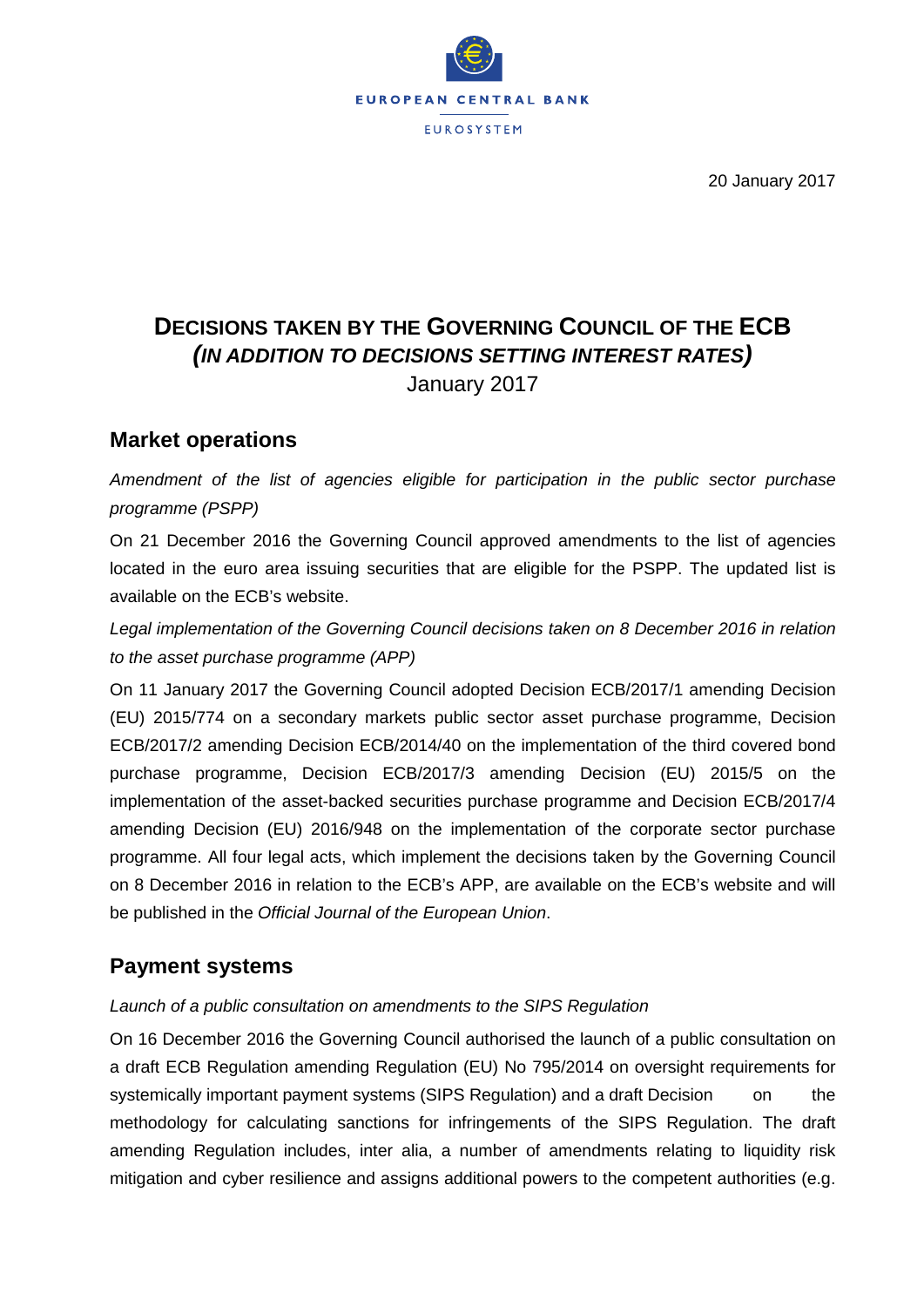the right to conduct on-site inspections and to require an investigation into or independent review on certain aspects of a SIPS). The documentation subject to public consultation is available on the ECB's website.

## **Advice on legislation**

*ECB Opinion on the powers of Česká národní banka to conduct financial market transactions*

On 15 December 2016 the Governing Council adopted Opinion CON/2016/60 at the request of the Minister of Finance of the Czech Republic.

*ECB Opinion on a Belgian draft law on the oversight of payment transaction processors*

On 28 December 2016 the Governing Council adopted Opinion CON/2016/61 at the request of the Governor of the Nationale Bank van België/Banque Nationale de Belgique on behalf of the Minister of Finance.

### **Statistics**

*Guideline amending Guideline ECB/2014/15 on monetary and financial statistics*

On 16 December 2016 the Governing Council adopted Guideline ECB/2016/45 amending Guideline ECB/2014/15 on monetary and financial statistics. The amendment aims to align the requirements for the submission of consolidated banking data with the technical standards developed by the European Banking Authority and to include the reporting requirements for individual monetary financial institutions' balance sheet items and interest rate statistics. The Guideline is available on the ECB's website and will be published in the *Official Journal of the European Union*.

#### **Corporate governance**

*ECB Recommendation to the Council of the European Union on the external auditors of the Bank of Greece*

On 22 December 2016 the Governing Council adopted Recommendation ECB/2016/46 to the Council of the European Union on the external auditors of the Bank of Greece. The Recommendation has been published in the *Official Journal of the European Union* and is available on the ECB's website.

### **Banking supervision**

*Compliance with European Banking Authority (EBA) Guidelines on communication with auditors* On 5 January 2017 the Governing Council did not object to a proposal by the Supervisory Board to notify the EBA of the ECB's intention to comply by 31 December 2017 with the EBA Guidelines on communication between competent authorities supervising credit institutions and